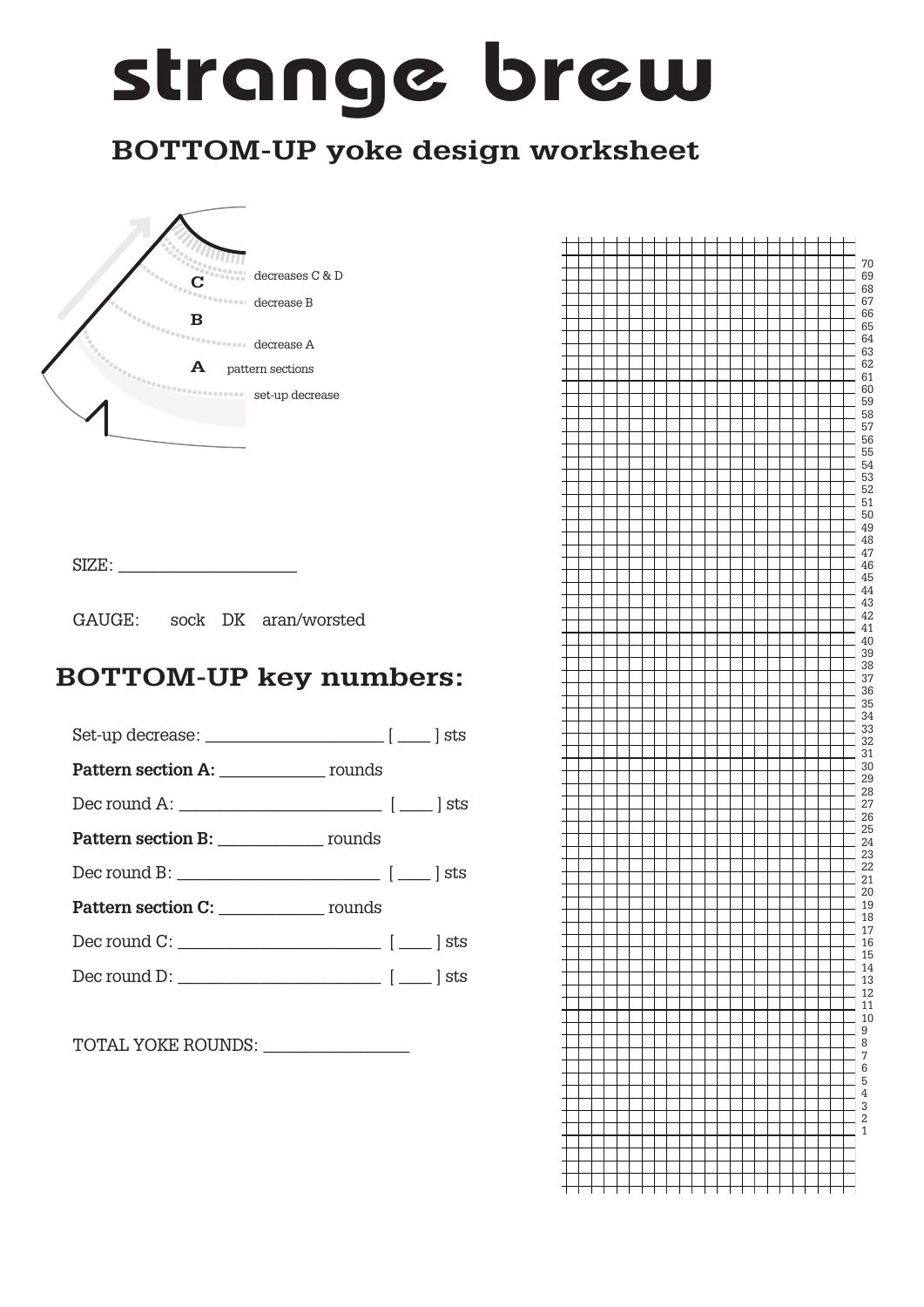# strange brew

## **TOP-DOWN yoke design worksheet**



 $SIZE:$ 

GAUGE: sock DK aran/worsted

#### **TOP-DOWN key numbers:**

Cast on: \_\_\_\_\_\_\_\_\_\_\_\_\_ sts Set-up round: \_\_\_\_\_\_\_\_\_\_\_\_\_\_\_\_\_\_\_\_\_\_\_\_\_ [ \_\_\_\_ ] sts Inc round 1: \_\_\_\_\_\_\_\_\_\_\_\_\_\_\_\_\_\_\_\_\_\_\_\_\_ [ \_\_\_\_ ] sts Pattern section 1: \_\_\_\_\_\_\_\_\_\_\_\_\_\_\_ rounds  $\text{Inc round 2: } \underline{\qquad \qquad \qquad }$ Pattern section 2: \_\_\_\_\_\_\_\_\_\_\_\_\_\_\_ rounds Inc round 3:  $\Box$ **Pattern section 3:** Tounds Inc round 4: \_\_\_\_\_\_\_\_\_\_\_\_\_\_\_\_\_\_\_\_\_\_\_\_\_ [ \_\_\_\_ ] sts

TOTAL YOKE ROUNDS \_\_\_\_\_\_\_\_\_\_\_\_\_\_\_\_\_\_

|  |  |  |  |  |  |  |  |  |  |  |  | 70                                                              |
|--|--|--|--|--|--|--|--|--|--|--|--|-----------------------------------------------------------------|
|  |  |  |  |  |  |  |  |  |  |  |  | 69                                                              |
|  |  |  |  |  |  |  |  |  |  |  |  | 68                                                              |
|  |  |  |  |  |  |  |  |  |  |  |  | 67                                                              |
|  |  |  |  |  |  |  |  |  |  |  |  | 66                                                              |
|  |  |  |  |  |  |  |  |  |  |  |  | 65<br>64                                                        |
|  |  |  |  |  |  |  |  |  |  |  |  | 63                                                              |
|  |  |  |  |  |  |  |  |  |  |  |  | 62                                                              |
|  |  |  |  |  |  |  |  |  |  |  |  | 61                                                              |
|  |  |  |  |  |  |  |  |  |  |  |  | 60                                                              |
|  |  |  |  |  |  |  |  |  |  |  |  | 59                                                              |
|  |  |  |  |  |  |  |  |  |  |  |  | 58                                                              |
|  |  |  |  |  |  |  |  |  |  |  |  | 57<br>56                                                        |
|  |  |  |  |  |  |  |  |  |  |  |  | 55                                                              |
|  |  |  |  |  |  |  |  |  |  |  |  | 54                                                              |
|  |  |  |  |  |  |  |  |  |  |  |  | 53                                                              |
|  |  |  |  |  |  |  |  |  |  |  |  | 52                                                              |
|  |  |  |  |  |  |  |  |  |  |  |  | 51                                                              |
|  |  |  |  |  |  |  |  |  |  |  |  | 50                                                              |
|  |  |  |  |  |  |  |  |  |  |  |  | 49                                                              |
|  |  |  |  |  |  |  |  |  |  |  |  | 48<br>47                                                        |
|  |  |  |  |  |  |  |  |  |  |  |  | 46                                                              |
|  |  |  |  |  |  |  |  |  |  |  |  | 45                                                              |
|  |  |  |  |  |  |  |  |  |  |  |  | 44                                                              |
|  |  |  |  |  |  |  |  |  |  |  |  | 43                                                              |
|  |  |  |  |  |  |  |  |  |  |  |  | 42                                                              |
|  |  |  |  |  |  |  |  |  |  |  |  | 41                                                              |
|  |  |  |  |  |  |  |  |  |  |  |  | 40<br>39                                                        |
|  |  |  |  |  |  |  |  |  |  |  |  | 38                                                              |
|  |  |  |  |  |  |  |  |  |  |  |  | 37                                                              |
|  |  |  |  |  |  |  |  |  |  |  |  | 36                                                              |
|  |  |  |  |  |  |  |  |  |  |  |  | 35                                                              |
|  |  |  |  |  |  |  |  |  |  |  |  | 34                                                              |
|  |  |  |  |  |  |  |  |  |  |  |  | 33                                                              |
|  |  |  |  |  |  |  |  |  |  |  |  | 32                                                              |
|  |  |  |  |  |  |  |  |  |  |  |  | 31<br>30                                                        |
|  |  |  |  |  |  |  |  |  |  |  |  | 29                                                              |
|  |  |  |  |  |  |  |  |  |  |  |  | 28                                                              |
|  |  |  |  |  |  |  |  |  |  |  |  | 27                                                              |
|  |  |  |  |  |  |  |  |  |  |  |  | 26                                                              |
|  |  |  |  |  |  |  |  |  |  |  |  | 25                                                              |
|  |  |  |  |  |  |  |  |  |  |  |  | 24                                                              |
|  |  |  |  |  |  |  |  |  |  |  |  | 23                                                              |
|  |  |  |  |  |  |  |  |  |  |  |  | 22<br>21                                                        |
|  |  |  |  |  |  |  |  |  |  |  |  | 20                                                              |
|  |  |  |  |  |  |  |  |  |  |  |  | 19                                                              |
|  |  |  |  |  |  |  |  |  |  |  |  | 18                                                              |
|  |  |  |  |  |  |  |  |  |  |  |  | $\begin{array}{c} 17 \\ 16 \\ 15 \\ 14 \\ 13 \\ 12 \end{array}$ |
|  |  |  |  |  |  |  |  |  |  |  |  |                                                                 |
|  |  |  |  |  |  |  |  |  |  |  |  |                                                                 |
|  |  |  |  |  |  |  |  |  |  |  |  |                                                                 |
|  |  |  |  |  |  |  |  |  |  |  |  |                                                                 |
|  |  |  |  |  |  |  |  |  |  |  |  |                                                                 |
|  |  |  |  |  |  |  |  |  |  |  |  | 110987654321                                                    |
|  |  |  |  |  |  |  |  |  |  |  |  |                                                                 |
|  |  |  |  |  |  |  |  |  |  |  |  |                                                                 |
|  |  |  |  |  |  |  |  |  |  |  |  |                                                                 |
|  |  |  |  |  |  |  |  |  |  |  |  |                                                                 |
|  |  |  |  |  |  |  |  |  |  |  |  |                                                                 |
|  |  |  |  |  |  |  |  |  |  |  |  |                                                                 |
|  |  |  |  |  |  |  |  |  |  |  |  |                                                                 |
|  |  |  |  |  |  |  |  |  |  |  |  |                                                                 |
|  |  |  |  |  |  |  |  |  |  |  |  |                                                                 |
|  |  |  |  |  |  |  |  |  |  |  |  |                                                                 |
|  |  |  |  |  |  |  |  |  |  |  |  |                                                                 |
|  |  |  |  |  |  |  |  |  |  |  |  |                                                                 |